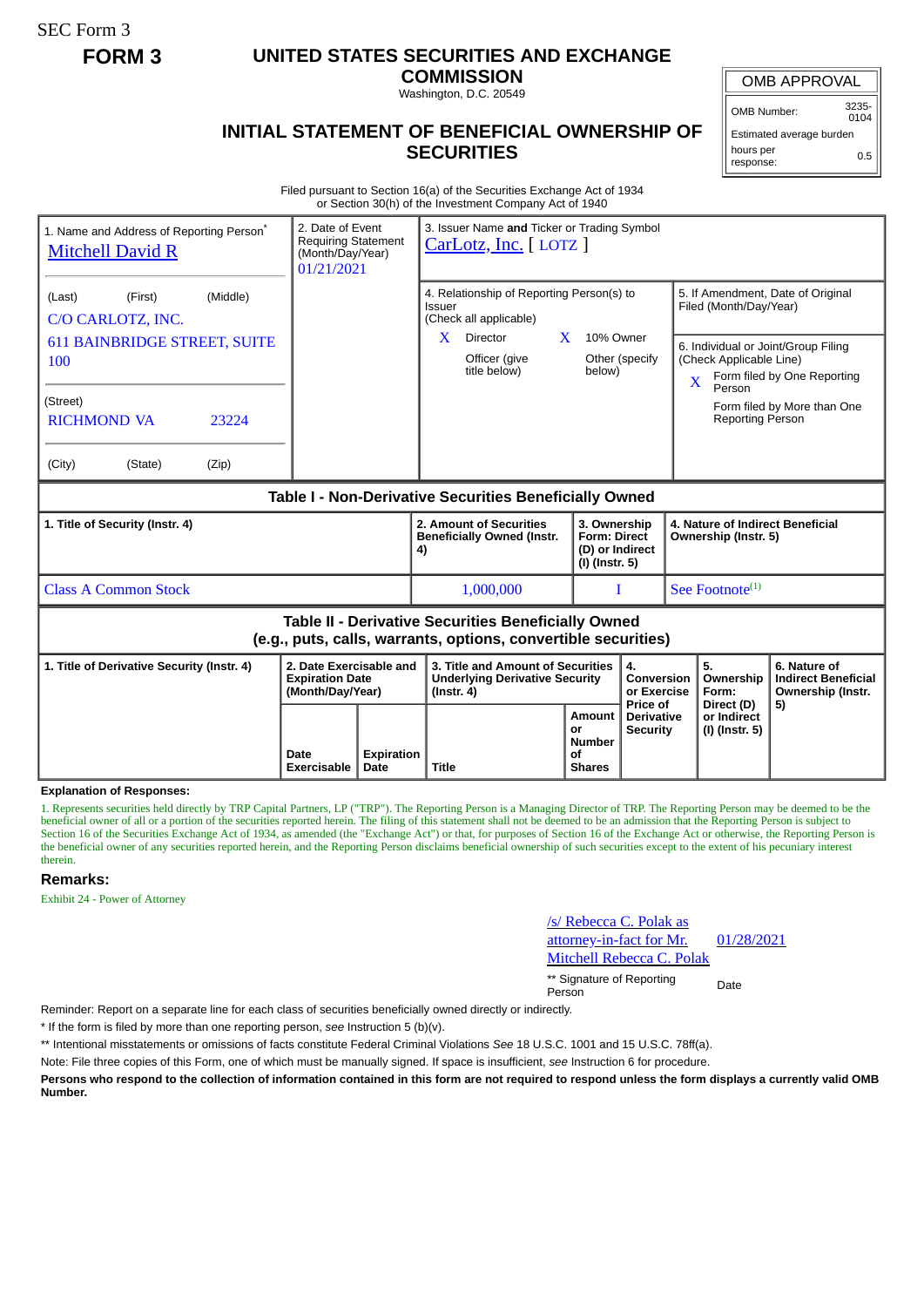### **POWER OF ATTORNEY FOR EXECUTING FORMS 3, FORMS 4 AND FORMS 5, FORM 144 AND SCHEDULE 13D AND SCHEDULE 13G**

The undersigned hereby constitutes and appoints Rebecca C. Polak, with full power of substitution, as the undersigned's true and lawful attorney-in-fact to:

- (1) Execute for and on behalf of the undersigned, in the undersigned's capacity as an officer and/or director of CarLotz, Inc., any (a) Form 3, Form 4 and Form 5 (including amendments thereto) in accordance with Section 16(a) of the Securities Exchange Act of 1934, as amended (the "Exchange Act"), and the rules thereunder, (b) Form 144 (including amendments thereto), in accordance with Rule 144 of the Securities Act of 1933, as amended (the "Securities Act"), and the rules thereunder, and (c) Schedule 13D and Schedule 13G (including amendments thereto) in accordance with Sections 13(d) and 13(g) of the Exchange Act, but only to the extent each form or schedule relates to the undersigned's beneficial ownership of securities of CarLotz, Inc. or any of its subsidiaries;
- (2) Do and perform any and all acts for and on behalf of the undersigned that may be necessary or desirable to complete and execute any Form 3, Form 4, Form 5, Form 144, Schedule 13D or Schedule 13G (including amendments thereto) and timely file the forms or schedules with the SEC and any stock exchange or quotation system, self-regulatory association or any other authority, and provide a copy as required by law or advisable to such persons as the attorney-in-fact deems appropriate; and
- (3) Take any other action in connection with the foregoing that, in the opinion of the attorney-in-fact, may be of benefit to, in the best interest of or legally required of the undersigned, it being understood that the documents executed by the attorney- in-fact on behalf of the undersigned pursuant to this Power of Attorney shall be in the form and shall contain the terms and conditions as the attorney-in-fact may approve in the attorney-in-fact's discretion.

The undersigned hereby grants to the attorney-in-fact full power and authority to do and perform all and every act requisite, necessary or proper to be done in the exercise of any of the rights and powers granted herein, as fully to all intents and purposes as the undersigned might or could do if personally present, with full power of substitution or revocation, hereby ratifying and confirming all that the attorney-in-fact shall lawfully do or cause to be done by virtue of this Power of Attorney and the rights and powers granted herein. The undersigned acknowledges that the attorney-in-fact, in serving in such capacity at the request of the undersigned, is not assuming (nor is CarLotz, Inc. assuming) any of the undersigned's responsibilities to comply with Section 16 of the Exchange Act or Rule 144 of the Securities Act.

The undersigned agrees that the attorney-in-fact may rely entirely on information furnished orally or in writing by or at the direction of the undersigned to the attorney-in-fact. The undersigned also agrees to indemnify and hold harmless CarLotz, Inc. and the attorney-infact against any losses, claims, damages or liabilities (or actions in these respects) that arise out of or are based upon any untrue statements or omissions of necessary facts in the information provided by or at the direction of the undersigned, or upon the lack of timeliness in the delivery of information by or at the direction of the undersigned, to the attorney-in fact for purposes of executing, acknowledging, delivering or filing a Form 3, Form 4, Form 5, Form 144, Schedule 13D or Schedule 13G (including amendments thereto) with respect to the undersigned's holdings of and transactions in securities issued by CarLotz, Inc. and agrees to reimburse CarLotz, Inc. and the attorney-in-fact on demand for any legal or other expenses reasonably incurred in connection with investigating or defending against any such loss, claim, damage, liability or action.

This Power of Attorney shall remain in full force and effect until the undersigned is no longer required to file Form 3, Form 4, Form 5, Form 144, Schedule 13D and Schedule 13G (including amendments thereto) with respect to the undersigned's holdings of and transactions in securities issued by CarLotz, Inc., unless earlier revoked by the undersigned in a signed writing delivered to the attorneyin-fact. This Power of Attorney does not revoke any other power of attorney that the undersigned has previously granted.

[Signature Page Follows]